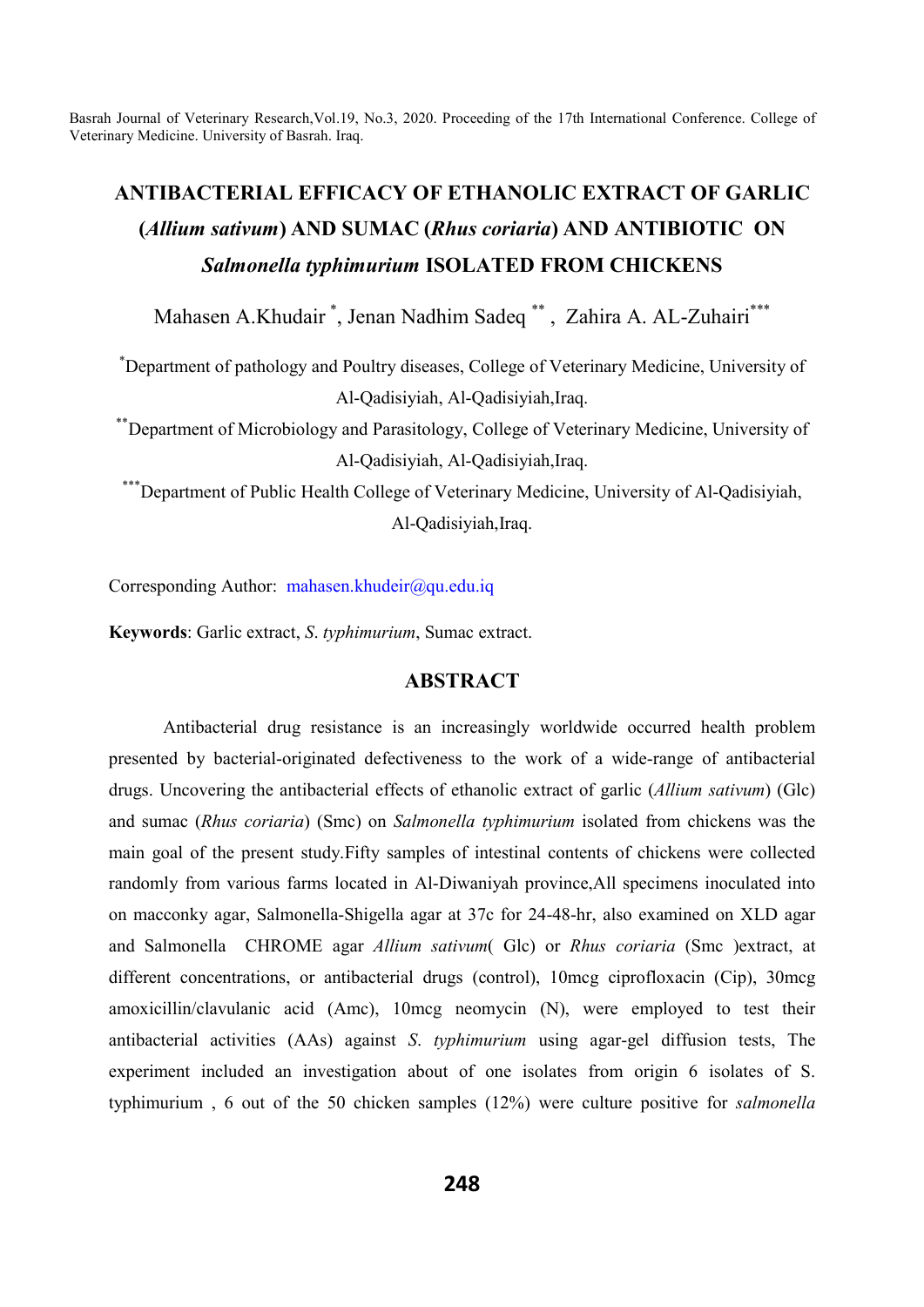*typhimurium* , Significant (*p*˂0.05) increases in the AAs against *S*. *typhimurium* were shown by Glc or Smc extracts when compared to those from the antibiotics. Moreover, these AA increases were revealed to be incremented as the concentrations of those extracts were elevated. No significant  $(p>0.05)$  differences were demonstrated between the AAs of both extracts. In addition, Cip, Amc, and N showed AAs against *S*. *typhimurium*; however, Cip revealed the strongest AAs followed by Amc.

### **INTRODUCTION**

Resistance to antibiotics is a historic and a diverse health issue. Overcrowding, elevated world moving of people, leveled up of utilization of antibiotics in hospitals and food animal industries, selection pressure, low levels of hygiene, non-domestic life spreading, and improper waste disposal are some of the main factors that play important roles in dissemination of this problem. The medical intervention using antibiotics is one of the most important approaches in modern medicine to the fight against infectious disease (1, 2, 3). The "golden age" of the discovery of antibiotics was between the nineteen and sixties of the previous century resulted in finding numerous novel antibiotics. Unfortunately, that age came to an end, since scientists could not catch up with antibiotic discovery challenged by the presence of evolved pathogenic microorganisms with antibacterial resistance properties. The predisposing factors connected to the development of antibiotic resistance are the constant inability to create or find novel antibiotics and misuse of those drugs (4).

*Staphylococcus aureus*, *Klebsiella pneumoniae*, and *Pseudomonas aeruginosa* are currently among the most famous antibiotic-resistant bacteria. Multidrug Resistant (MDR) microorganisms are categorized as three distinct (i.e. urgent, serious and concerning) levels in the United States by the Centers for Disease Control and Prevention (CDC). Resistance against a particular antibiotic is comparative to the examined microorganisms and their prior exposures to antibiotics. Intrinsic and obtained are two different kinds of antibiotic resistance. As a consequence of vertically transmitted genetic materials, microorganisms may be intrinsically insensitive to some antibiotics. A specific antibiotic, for example, can not completely enter the outside layer of some microorganisms, or efflux pumps can remove the antibiotic which enters the membrane (5, 6, 7, 8).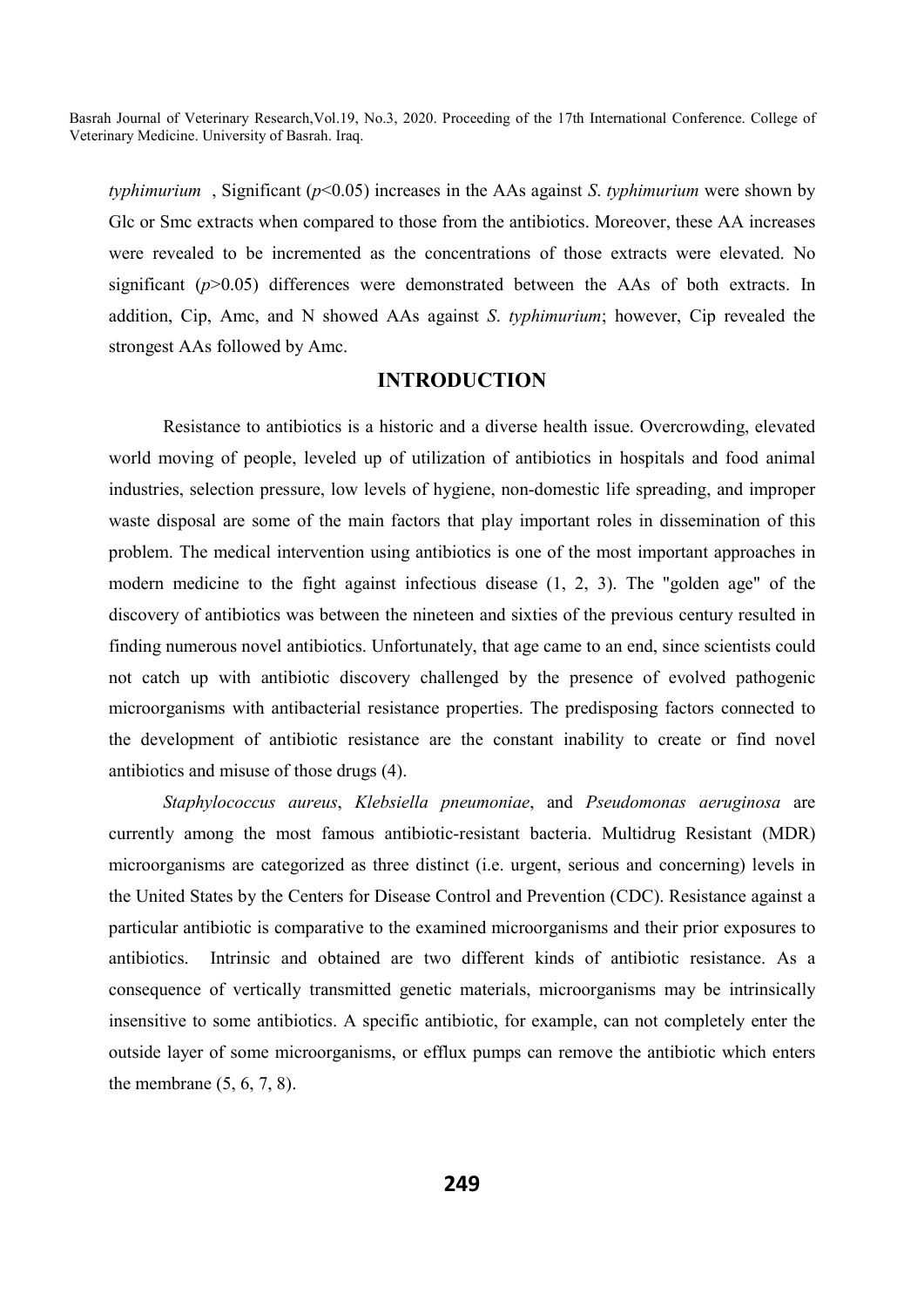The modern integrative healthcare (IHC) facilities are becoming progressively included with complementary and alternative medicine (CAM). Scholars have progressively reported that CAM is common and / or efficient in the integration of healthcare literature to treat and manage chronic illnesses, and particularly discomfort and stress-related diseases. CAM may offer possibly more efficient multidisciplinary solutions to the treatment of complicated chronic illnesses like HIV, acute ache and addiction. CAM may include the use of certain protocols or substances such as natural products, plants, and/or plant extracts (3, 9, 10, 11, 12).

Uncovering the antibacterial effects of ethanolic extract of garlic (*Allium sativum*) (Glc) and sumac (*Rhus coriaria*) (Smc) on *Salmonella typhimurium* isolated from poultry was the main goal of the present study.

# **MATERIALS AND METHODS**

#### **Intestinal samples and bacterial isolation**

Fifty samples of intestinal contents of chickens were collected randomly from various farms located in Al-Diwaniyah province, Iraq. Samples were processed in the laboratory of Poultry Disease College of Veterinary Medicine, University of Al-Qadisiyah for bacteriological assay. Each sample was inoculated in 5ml of nutrient broth and incubated at 37°C for 24-48hrs. Then, by using a sterile loop, some of the cultivation from the broth was collected and streaked on MacConky agar. Visual examination of the bacterial colonies and Gram staining were produced. The samples were subculture and examined on xylose lysine deoxycholate (XLD) agar, then incubated for 24 hours at 37˚C. The isolates were activated by inoculating some of the colonies onto Salmonella Chrome agar (SCA) and incubated at 37˚C overnight. In addition, Vitek2system was employed for rapid identification of the isolates.

#### **Plants and extraction**

Bulbs of garlic and sumac seeds were bought from local stores in Al-Diwaniyah City. The Bulbs were washed, sun-dried out, and sliced. Then, the sumac seeds and the dry garlic slices were grinded separately to produce a powder-like form and stored in nylon bags until use. Ethanolic-based extractions were conducted according to (13). Briefly, 50gm of each powder was mixed up with 250ml of 96% ethanol. The combination was maintained at room temperature for 2-5 days in closed bottles and rocked many times per a day. A filtering paper was used. The rest was extracted 3 to 5 times until a definite supernatant had been acquired. 40oC rotary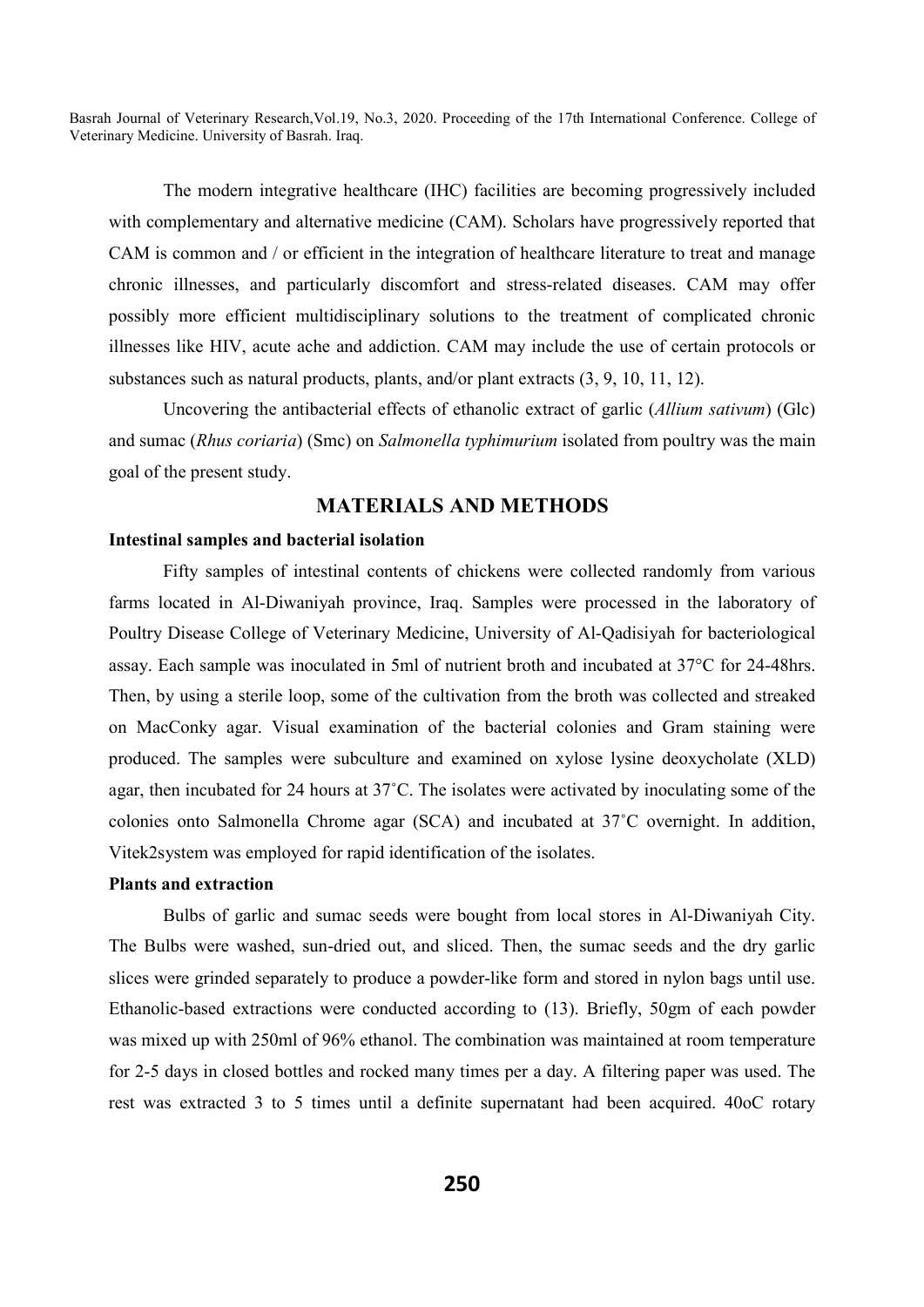evaporator was used. Weighing and storing the finished products at-20oC until use. The yield percentages of sumac (*Rhus coriaria*) 14.12% while to allium sativum was 9.25% (13).

#### **Antibacterial susceptibility test**

A serial dilution of diluting 2gm of each extract with 30% ethanol at 5ml resulting in a 400mg/ml stock solution. Working concentrations of 200, 100, 50, and 25mg/ml (each was done by mixing 1ml of 30% ethanol with 1ml of the extract solution) were generated.

Muller Hinton media (MHM) were used for the well diffusion method (14). In the test, the suspension of bacterial growth was moved over the entire surface of each plate by using cotton swabs excluding six uniform wells of 5mm diameters (15). A sterile cotton swab was employed dipping into the suspension of bacterial growth and inoculated onto the MHM surface by streaking swabs which was used for the antibiotic study, After drying the inoculums, 0.1ml each extract's concentration was placed into the wells besides 0.1ml of 30% ethanol, a negative control, on the same extract plate. Then, the petri-dishes were left for 4-6hrs for the plant extract to spread over in the cultivating medium. Antibacterial drugs (control), 10mcg ciprofloxacin (Cip), 30mcg amoxicillin/clavulanic acid (Amc), 10mcg neomycin (N), were employed to test their antibacterial activities (AAs) against *S*. *typhimurium* using agar-gel diffusion tests on different plates. These experiments were done in triplicates for each extract and for each antibacterial drug. Then, all treatments were placed in an incubator at 37ºC for 24hrs. Following that, the zone of inhibition's diameter was measured in millimeters by using a ruler (16).

#### **Statistical analysis**

 Mean ±SE was considered, ANOVA test, least significant differences (LSD) were employed, and  $p<0.05$  was followed. SPSS (Version 10) was utilized in the present tests (14).

#### **RESULTS**

**Bacterial isolation:** Out of 50 intestinal samples , 8 were suspect *Salmonella spp* isolates, All the suspect *S spp* isolates were colorless and transparent colonies on MacConkey agar media (figure: 1) *S*. *spp* circular colonies of pale color and a black centers on the XLD agar (figure: 2) while characterized by rounded pink colonies on salmonella CHROME agar media (figure: 3)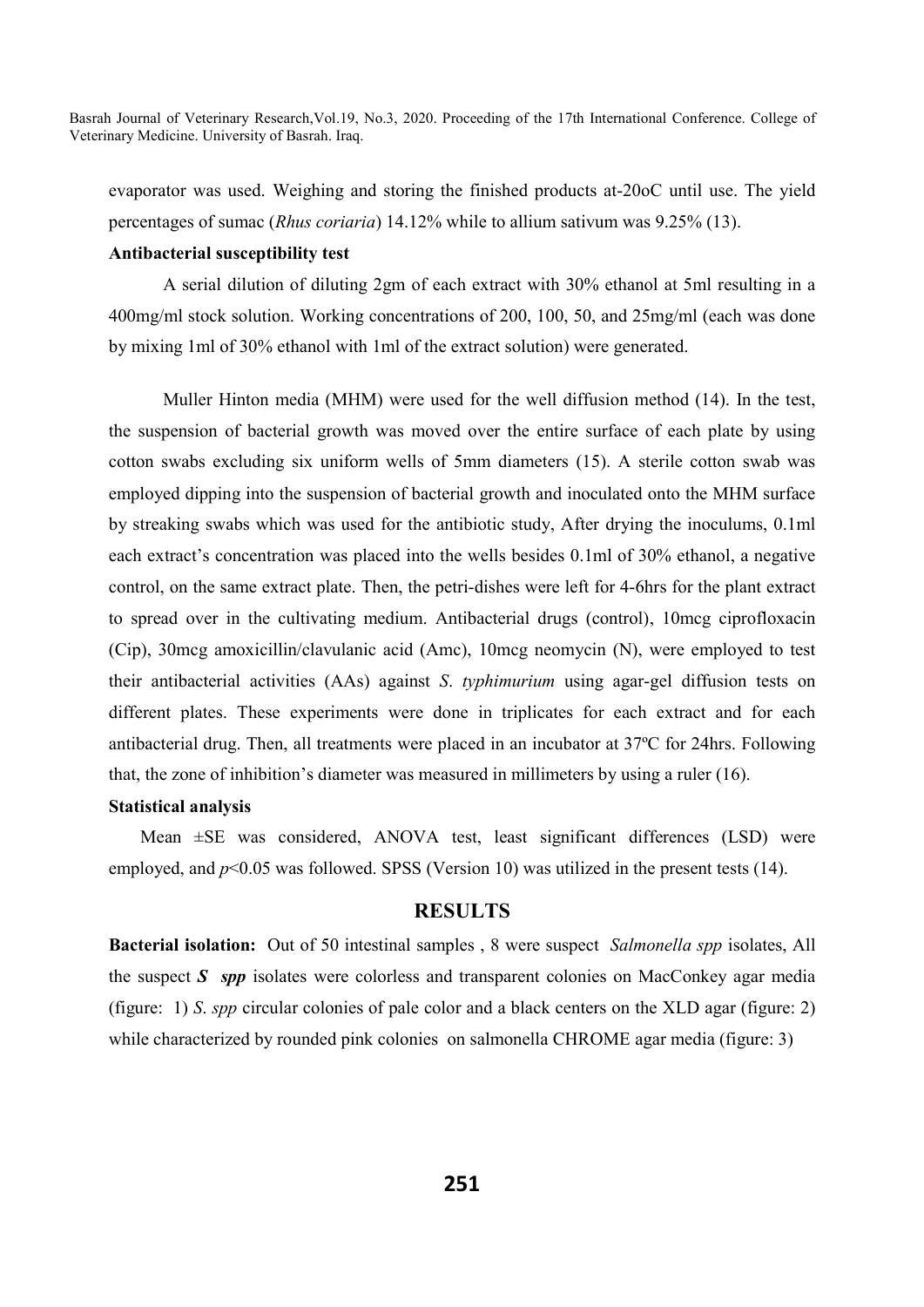

 Figure 1; suspect *S*. *spp* colorless and transparent colonies on MacConkey agar.

Figure 2; suspect *S*. *spp circular*  transparent colonies and black centers on



Figure 3; suspect *S* . *spp* rounded pink colonies on the salmonella CHROM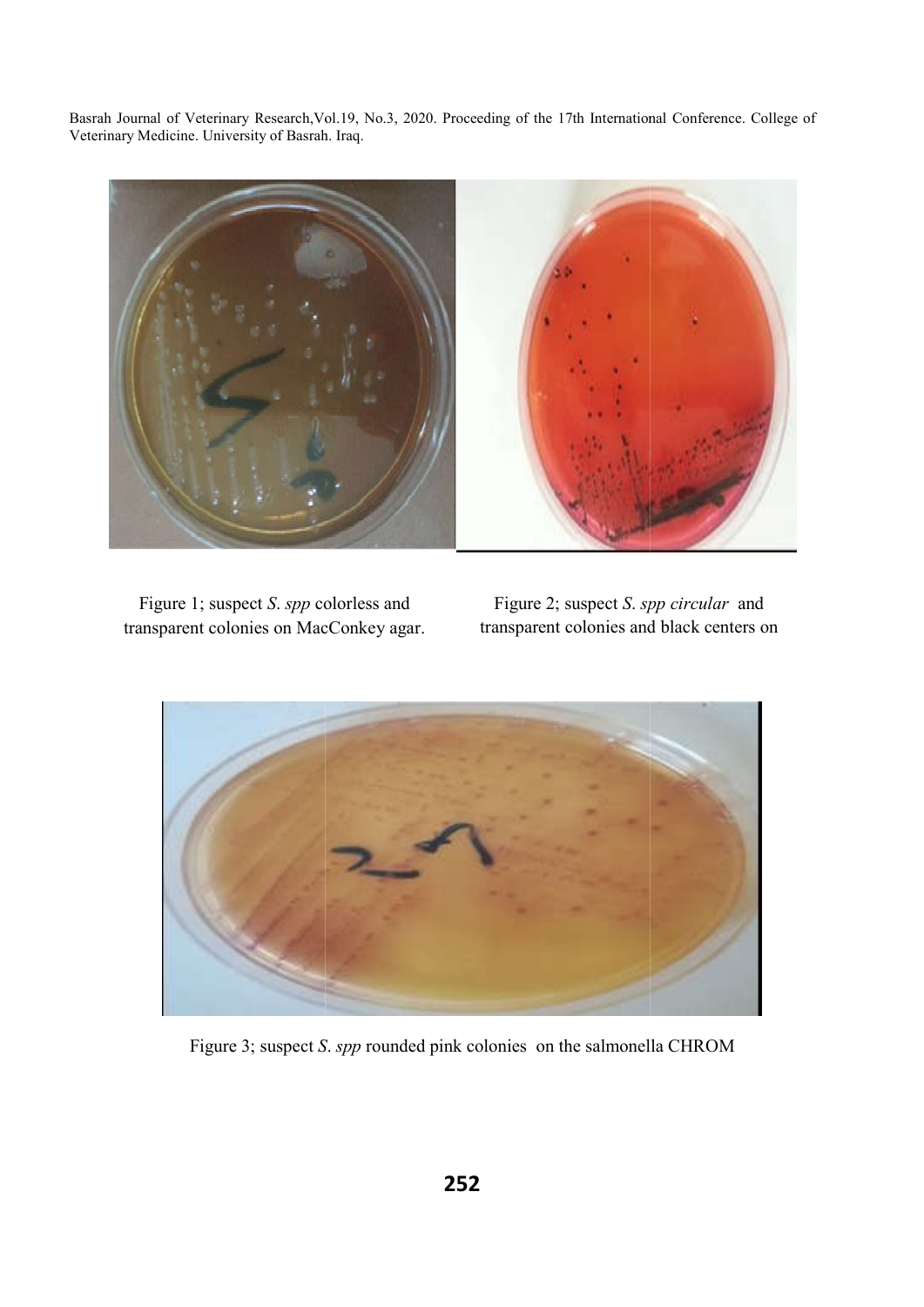From 8 suspected isolates Six has been confirmed as typhimurium isolates were confirmed by vitek 2 ,according to vitek2 Technique result (64 biochemical tests) ,out 50 sample were typhimurium prevalence rate in intestinal samples was (12%) .

**Antibacterial activity**: Significant (*p*˂0.05) increases in the AAs against *S*. *typhimurium* were shown by Glc or Smc extracts when compared to those from the control drugs. Moreover, these AA increases were revealed to be incremented as the concentrations of those extracts were elevated, table 1 and 2 and figures 4-8. No significant (*p*>0.05) differences were demonstrated between the AAs of both extracts. In addition, Cip, Amc, and N showed AAs against *S*. *typhimurium*; however, Cip revealed the strongest AAs followed by Amc. The results showed there are significant difference( $p<0.05$ ) between the used antibiotic & Garlic extract which give the highest zone of inhibition  $(30.3\pm0.68)$  mm.

Also, the Sumac extract showed significant increasing (p*˂*0.05) in inhibition zone (29.76±0.959) mm as compared with other used antibiotics.

Table (1): Inhibition zones (mm) of *S*. *typhimurium* growth by extracts of sumac and garlic in culture media.

|               | Extract concentration (mg/ml) |                 |                 |                 |                 |
|---------------|-------------------------------|-----------------|-----------------|-----------------|-----------------|
| Type of plant | 25                            | 50              | 100             | 200             | 400             |
| Sumac         | $17.9 \pm 1.20$               | $20.4 \pm 0.29$ | $23.2 \pm 0.75$ | $26.4 \pm 0.86$ | $29.7 \pm 0.95$ |
|               | Aa                            | Ab              | Ac              | Ad              | Ae              |
| Garlic        | $18.6 \pm 0.77$               | $22.5 \pm 0.66$ | $22.7 \pm 1.27$ | $24.5 \pm 2.05$ | $30.3 \pm 0.68$ |
|               | Aa                            | Ab              | Ab              | Ab              | Ac              |

 Different lowercase letters mean significance for horizontal comparisons. Different uppercase letters mean significance for vertical comparisons.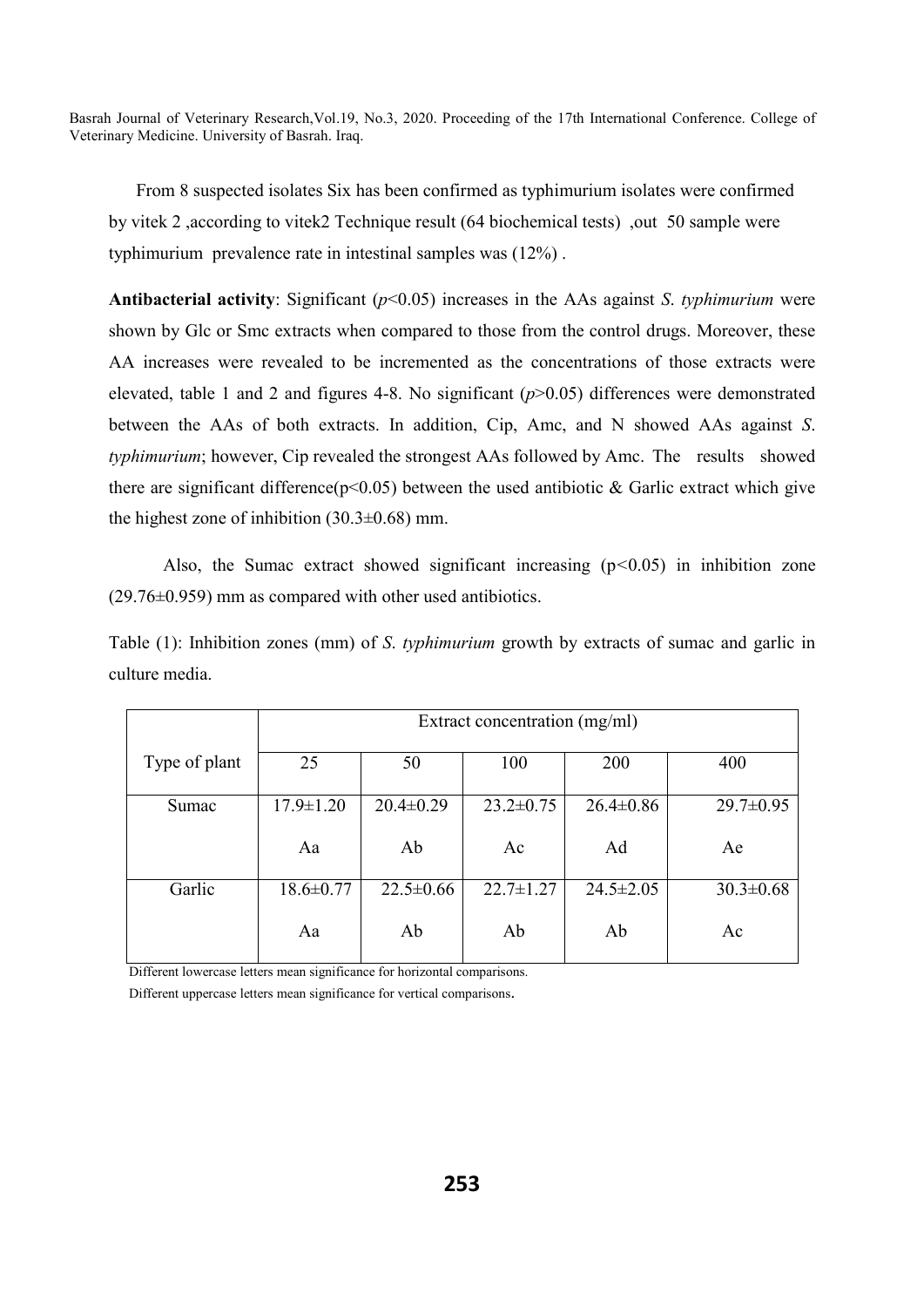Table (2): Inhibition zones (mm) of *S*. *typhimurium* growth by antibacterial drugs, control, in culture media

| Positive and negative control     | Inhibition zone (mm) |
|-----------------------------------|----------------------|
| Ciprofloxacin (Cip)               | $24.8 \pm 0.13a$     |
| Amoxicillin/Clavulanic acid (Amc) | $20.9 \pm 0.66$      |
| Neomycin(N)                       | $11.3 \pm 0.33c$     |

Different lowercase letters mean significance difference (P<0.05)

Table (3): Inhibition zones (mm) of *S. typhimurium* growth by extracts of garlic, sumac and antibacterial drugs in culture media.

| <b>Plant extract and antibiotic</b> | Inhibition zone(mm) |  |  |
|-------------------------------------|---------------------|--|--|
| Garlic                              | $30.3 \pm 0.68a$    |  |  |
| sumac                               | $29.76 \pm 0.959a$  |  |  |
| Neomycin(N)                         | $11.33 \pm 0.333 b$ |  |  |
| Amoxicillin/Clavulanic acid (Amc)   | $20.96 \pm 0.66c$   |  |  |
| Ciprofloxacin (Cip)                 | $24.86 \pm 0.133$ d |  |  |
| Diluted ethanol $(30\%)$            | $0\pm 0e$           |  |  |

Different lowercase letters mean significance difference (P<0.05)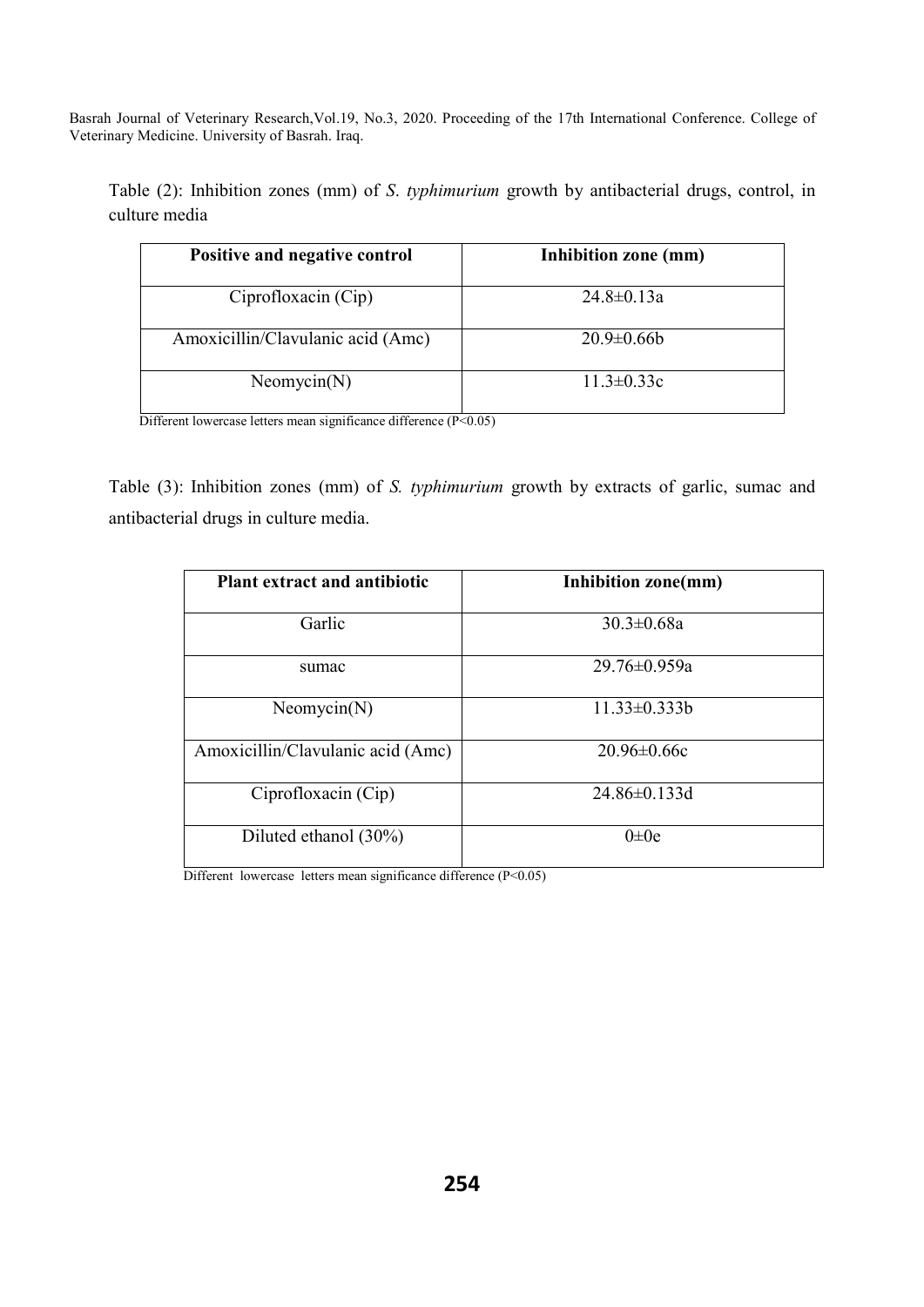

Figure 4; Inhibition zones produced by sumac (*Rhus coraria*) against *S*. *typhimurium*.



Figure 5; Inhibition zones produced by sumac (*Rhus coraria*) against *S*. *typhimurium*.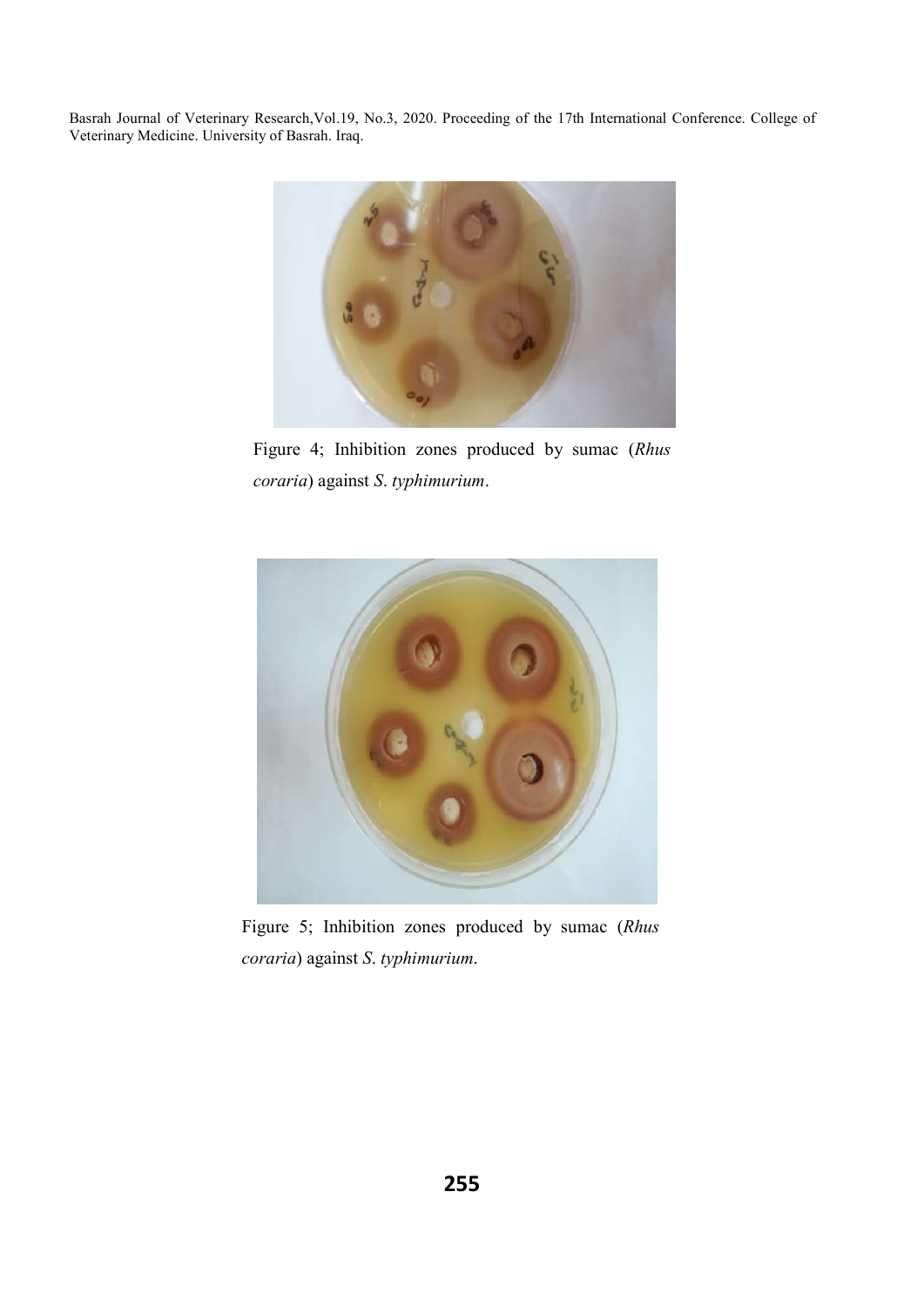

Figure 6; Inhibition zones produced by garlic (*Allium sativum*) against *S*. *typhimurium*.



Figure 7; Inhibition zones produced by garlic (*Allium sativum*) against *S*. *typhimurium*.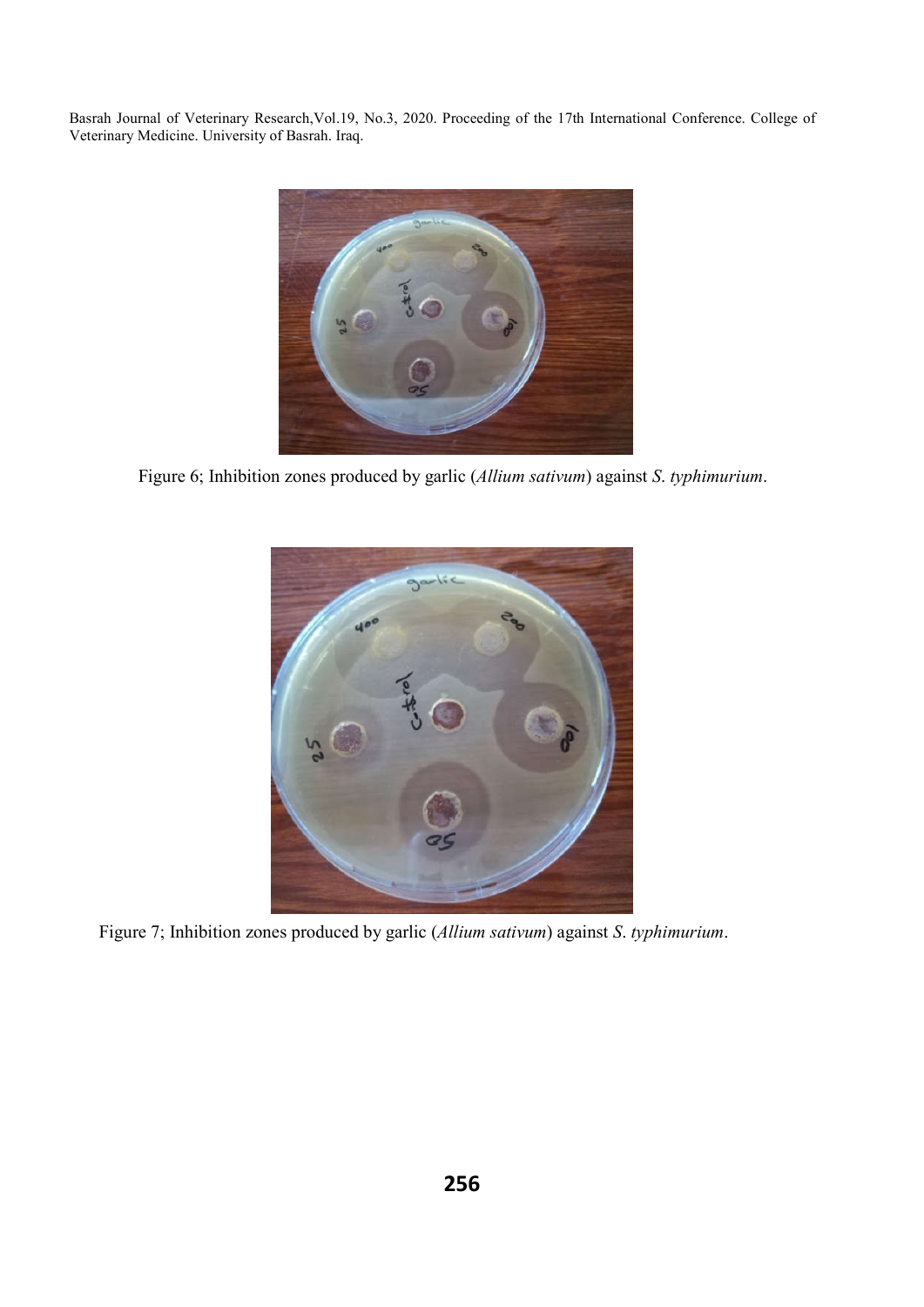

Figure 8; Inhibition zones produced by the antibacterial drugs, 10mcg ciprofloxacin (Cip), 30mcg amoxicillin/clavulanic acid (Amc), 10mcg neomycin (N), against *S*. *typhimurium*.

# **DISCUSSION**

 Since the clinical implementation in the 1940s, problems linked to the use of antibiotics have been recognized. The use and often improper use of those agents have since increased. Antibiotics are strong medicines used to fight deadly infectious illnesses. Antibiotics have a broad variety of harmful impacts like all strong medicines. An elevated consuming impact that neglects the danger of this use leads to diminish the beneficial effects of those agents. However, when antibiotics are appropriately used, there provide advantages for patients as long as they adhere to the consuming rules. In addition, the structure of the pathogenic microorganism is destructed by those drugs, contributing to bacterial adjustment or mutations, encouraging the production of new resistant strains to those antibiotics (19).

 The present work unveiled the antibacterial effects of sumac on *S*. *typhimurium*. The actions of herbal extracts, like thyme, garlic, rosemary, sumac, spice, ginger and mustard, have been earlier explored as antibacterial and antioxidizing inhibitors. The antimicrobial impacts on foodborne bacteria of Smc have been demonstrated. Tannins and other compounds are the main reason for the antibacterial activity of sumac. Moreover, the elevated concentrations of carvacrol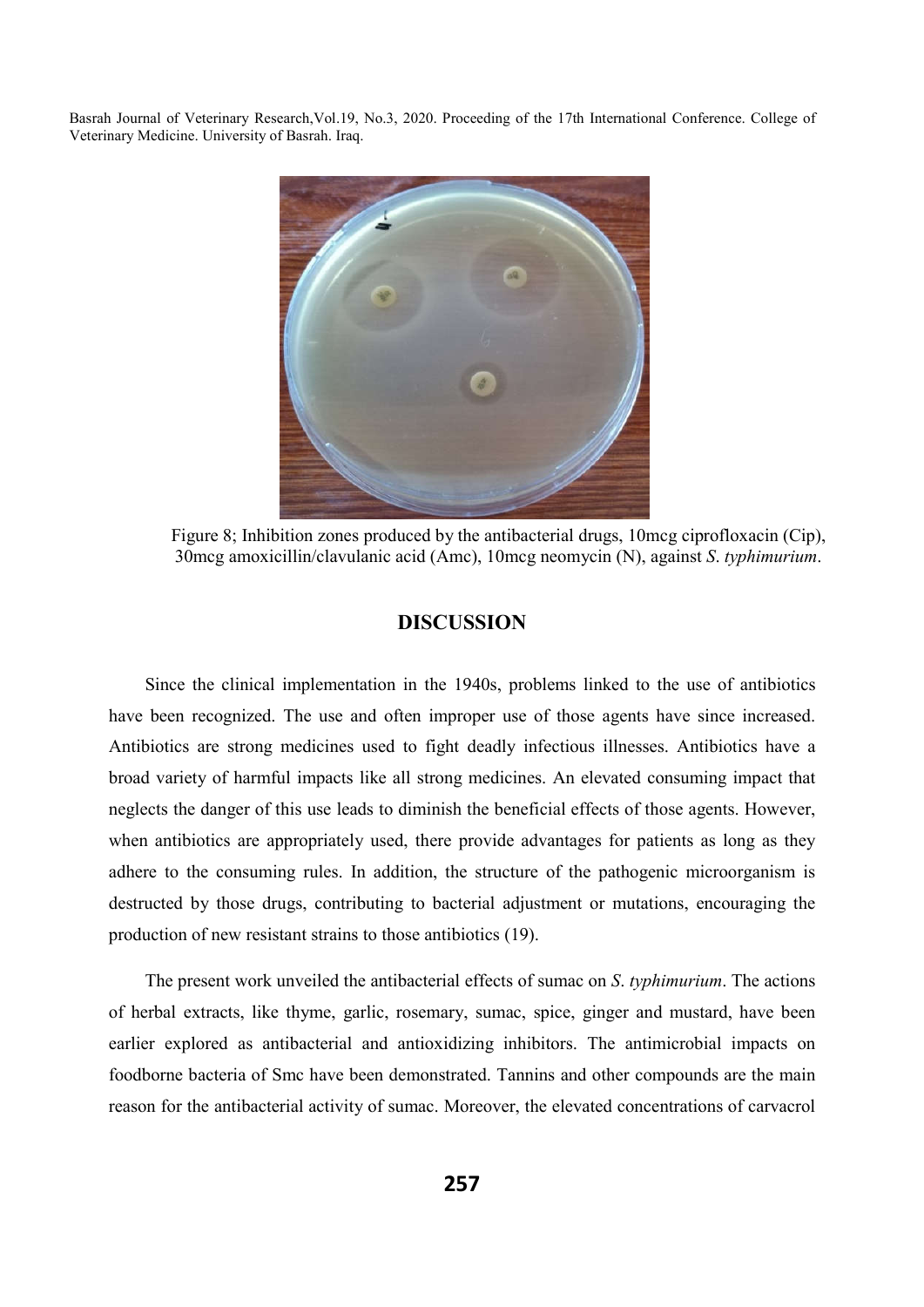and thymol in Smc are associated with antioxidant and AAs in Smc (20-23)The AAs of Smc against *Pseudomonas* spp., *Enterobacteriaceae*, lactic acid bacteria, and yeast-mold of meat were tested and revealed to be strong in the low concentration, negative correlation with concentration of Smc, (24) however, this disagrees with the present study data that showed a positive correlation with concentration.

 The current results demonstrated the antibacterial effects of garlic on *S*. *typhimurium*. Alcohol extract was discovered to be much more durable and efficient than aqueous extract. Tests have shown, however, that the AA of garlic depends entirely on the allicin molecule, which is extra efficient on gram-positive bacteria. Although more lipid materials in the membranes of *S*. *typhimurium* are present making allicin unable to achieve this objective, as it is caught in this lipid material (25).

 The present study data showed strong effects of garlic against the growth of this bacterium. Antimicrobial characteristics for garlic have been shown to have a range of anions such as nitrate, sulfide, chloride, and organosulfur substances. Furthermore, many study findings have shown that allicin is the most significant antibacterial drug, reducing RNA production and capturing RNA (25). The data of the present study show strong AAs of the Glc or Smc against *S*. *typhimurium*. The present work also recorded the significant (P<0.05) elevation of antibacterial activity of the both plant extract (garlic and sumac) versus the activity of tested antibiotics (neomycin, amoxicillin, ciprofloxacin) and this results may be attributed to the resistance of the isolated bacteria toward the above antibiotics due to misuse of these drugs in clinical fields which lead to restriction in the antibiotic activity against tested bacteria (26).

# **REFERENCES**

**1-Marshall, B. M. and Levy, S. B. (2011)** 'Food Animals and Antimicrobials: Impacts on Human Health', Clinical Microbiology Reviews, 24(4), pp. 718–733.

**2-Nathan, C. and Cars, O. (2014)** 'Antibiotic Resistance — Problems, Progress, and Prospects', New England Journal of Medicine, 371(19), pp.

**3-Singer, J. and Adams, J. (2014)** 'Integrating complementary and alternative medicine into mainstream healthcare services: the perspectives of health service managers.', BMC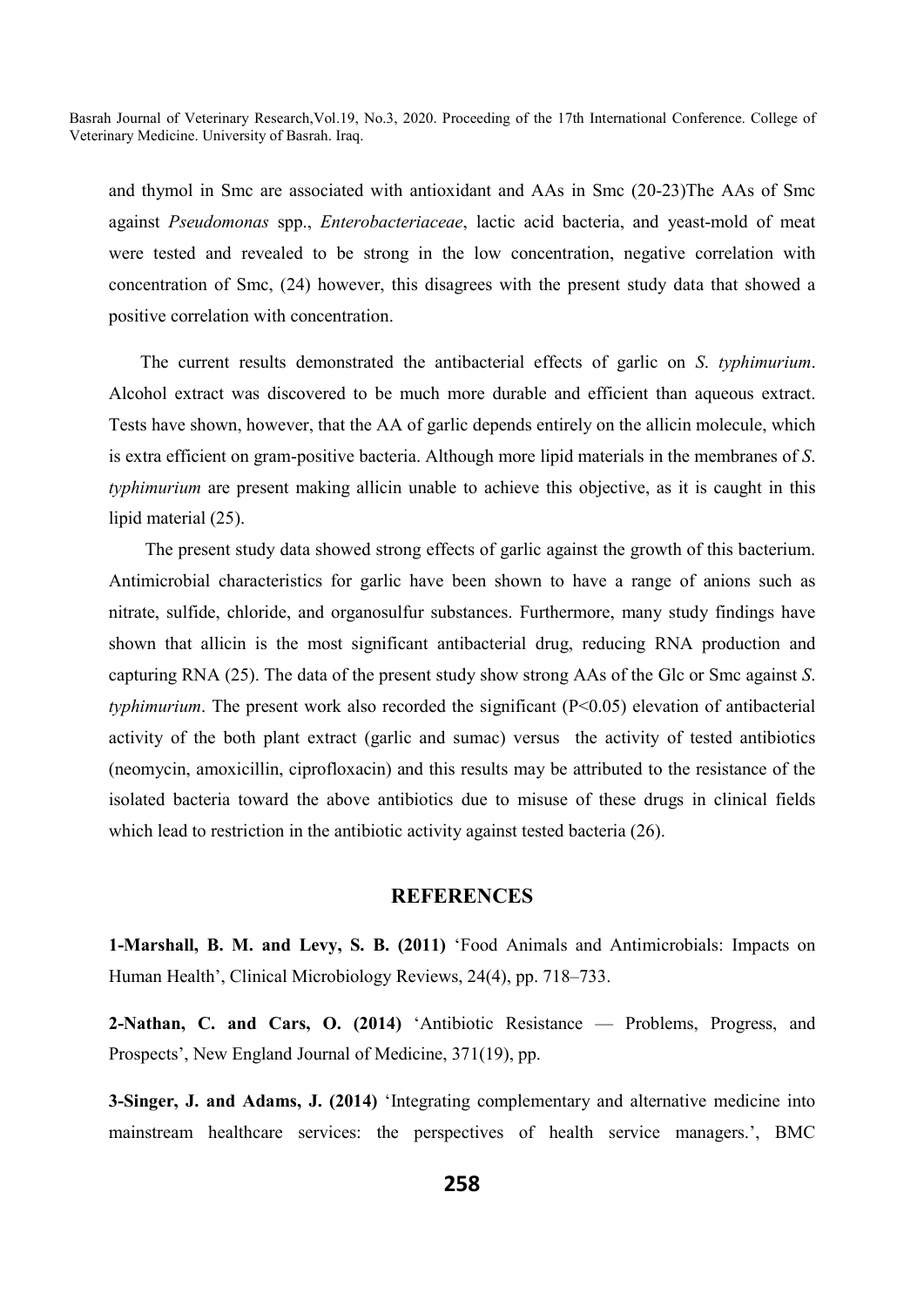complementary and alternative medicine. BioMed Central, 14, p. 167. doi: 10.1186/1472-6882- 14-167.

**4- Aslam, B. et al. (2018)** 'Antibiotic resistance: a rundown of a global crisis', Infection and Drug Resistance. Dove Press, 11, p. 1645.

**5-Blair, J. M. A. et al. (2015)** 'Molecular mechanisms of antibiotic resistance', Nature Reviews Microbiology, 13(1), pp. 42–51.

**6-Boucher, H. W. et al. (2009)** 'Bad Bugs, No Drugs: No ESKAPE! An Update from the Infectious Diseases Society of America', Clinical Infectious Diseases, 48(1), pp. 1–12.

**7-Li, B. and Webster, T. J. (2018)** 'Bacteria Antibiotic Resistance: New Challenges and Opportunities for Implant-Associated Orthopaedic Infections', Journal of orthopaedic research : official publication of the Orthopaedic Research Society. NIH Public Access, 36(1), p. 22.

**8-Lin, J. et al. (2015)** 'Mechanisms of antibiotic resistance', Frontiers in Microbiology, 6, p. 34.

**9- Grace, S. and Higgs, J. (2010)** 'Integrative Medicine: Enhancing Quality in Primary Health Care', The Journal of Alternative and Complementary Medicine, 16(9), pp. 945–950.

**10- Shorofi, S. A. and Arbon, P. (2010) '**Complementary and alternative medicine (CAM) among hospitalised patients: An Australian study', Complementary Therapies in Clinical Practice, 16(2), pp. 86–91.

**11-Braun, L. A. et al. (2012)** 'Massage therapy for cardiac surgery patients—a randomized trial', The Journal of Thoracic and Cardiovascular Surgery, 144(6), pp. 1453-1459.

**12- Anlauf, M. et al. (2015)** 'Complementary and alternative drug therapy versus scienceoriented medicine.', German medical science : GMS e-journal. German Medical Science, 13, p.

**13- le Grand, A. et al. (1988)** 'Anti-infectious phytotherapies of the tree-savannah of senegal (West-Africa) II. Antimicrobial activity of 33 species', Journal of Ethnopharmacology, 22(1), pp. 25–31.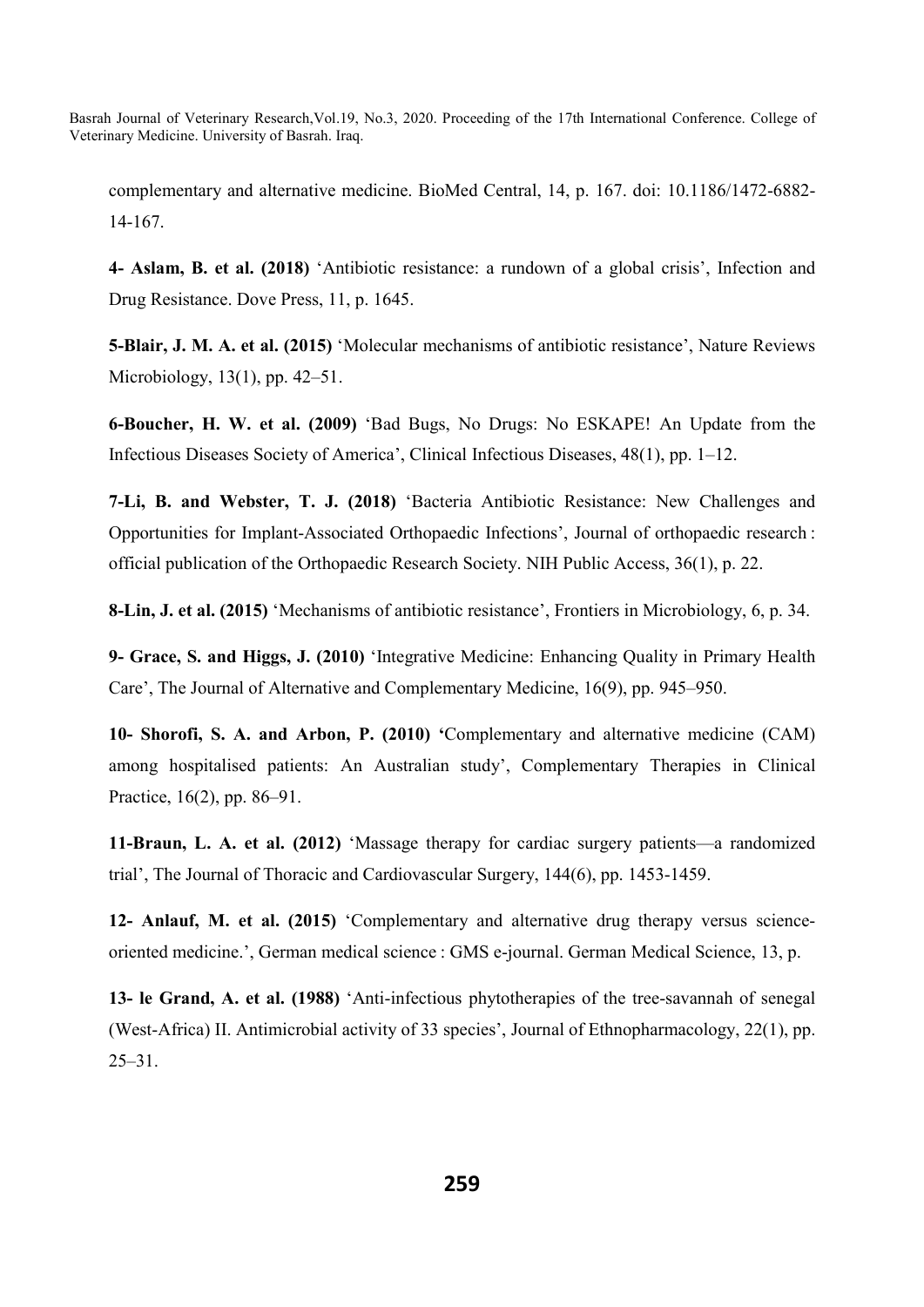**14-Al-Yasari,N.(2013).** The potential antioxidants effects of injected rabbits by local propolis. Thesis. College of education. Al-Qadisiyia university.

**15- Egorov, N. S. (1985)** Antibiotics: A Scientific Approach. Moscow: Mir Publishers, Moscow.

**16- Dorman, H. J. D. and Deans, S. G. (2000)** 'Antimicrobial agents from plants: antibacterial activity of plant volatile oils', Journal of Applied Microbiology, 88(2), pp. 308–316.

**17- Nascimento, G. G. F. et al. (2000)** 'Antibacterial activity of plant extracts and phytochemicals on antibiotic-resistant bacteria', Brazilian Journal of Microbiology. SBM, 31(4), pp. 247–256.

**18- Sabine L. and Brian S. E. (2004)** A Handbook of Statistical Analyses using SPSS. London: Chapman & Hall/CRC Press LLC.

**19-Habboush, Y. and Guzman, N. (2019)** Antibiotic Resistance, StatPearls. StatPearls Publishing. Available at: http://www.ncbi.nlm.nih.gov/pubmed/30020649 (Accessed: 19 September 2019).

**20 Ahn, J., Grün, I. U. and Mustapha, A. (2004)** 'Antimicrobial and antioxidant activities of natural extracts in vitro and in ground beef.', Journal of food protection, 67(1), pp. 148–55.

**21- Chorianopoulos, N. et al. (2004) '**Essential Oils of Satureja , Origanum , and Thymus Species: Chemical Composition and Antibacterial Activities Against Foodborne Pathogens', Journal of Agricultural and Food Chemistry, 52(26), pp. 8261–8267.

**22- Akhondzadeh Basti, A. et al. (2014)** 'The Combined Effect of Lysozyme and Zataria multiflora Essential Oil on Vibrio Parahaemolyticus', Journal of Medicinal Plants. Journal of Medicinal Plants,  $2(50)$ , pp.  $27-34$ . Available at: http://jmp.ir/browse.php?a\_id=29&sid=1&slc\_lang=en (Accessed: 19 September 2019).

**23--Aliakbarlu, J., Sadaghiani, S. K. and Mohammadi, S. (2013)** 'Comparative evaluation of antioxidant and anti-food-borne bacterial activities of essential oils from some spices commonly consumed in Iran', Food Science and Biotechnology. Springer Netherlands, 22(6), pp. 1487– 1493.